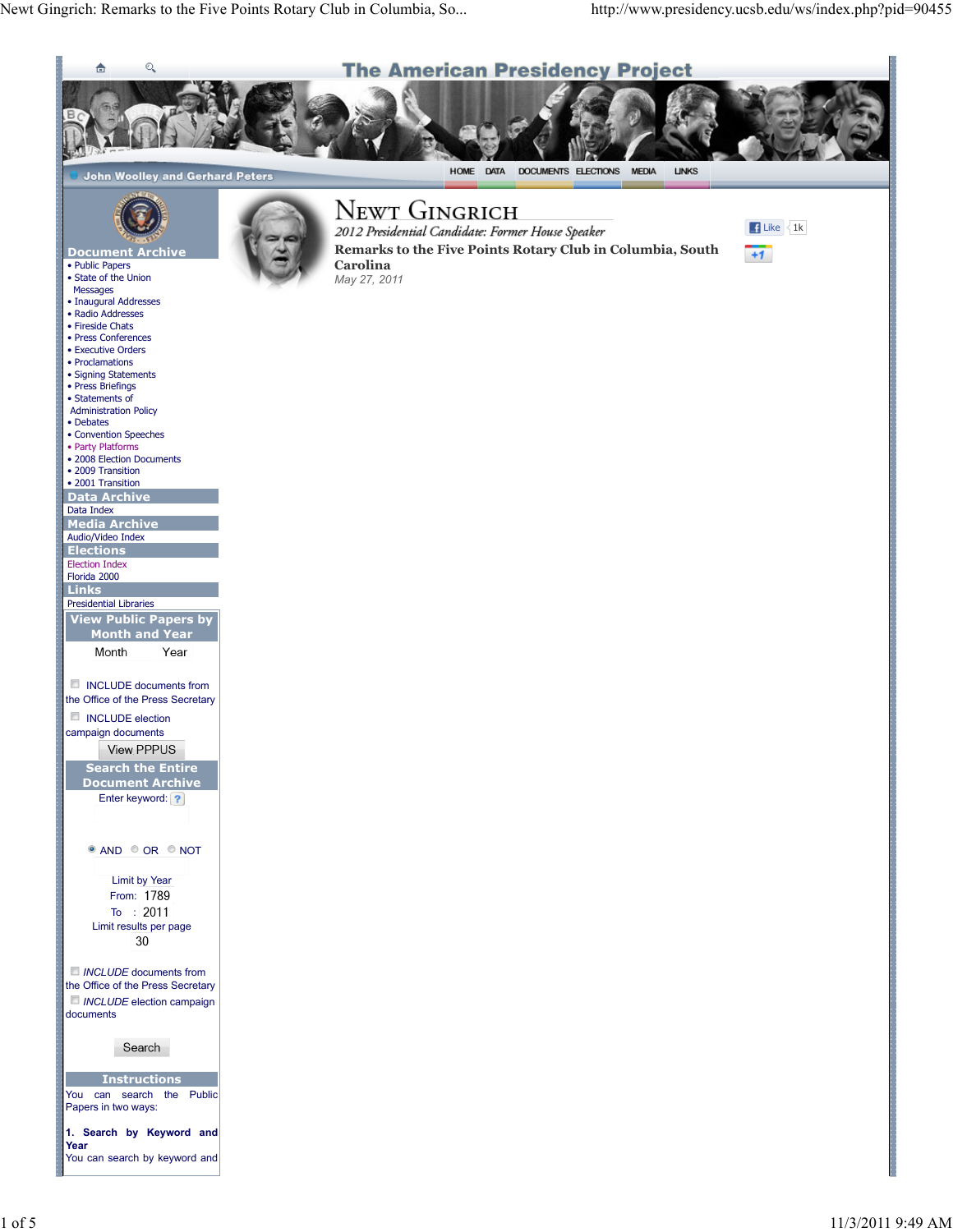choose the range of years within your search by filling out the boxes under Search the Public **Papers** 

2. View by Month and/or Year Select the month and/or year you would like information about and press View Public Papers. Then choose a Public Paper and the page will load for you.

Search Engine provided by the Harry S. Truman Library. Our thanks to

Jim Borwick and Dr. Rafee Che Kassim at Project Whistlestop for critical assistance in the implementation of the search function, and to Scott Roley at the Truman Library for facilitating this collaboration.

Thank you for allowing me to join you today to share some thoughts about the future of our country.

We have reached a moment of crisis in America. More Americans are without jobs, and for longer periods of time, than at any time since the Great Depression.

In 2010, more people depended on assistance from government programs than at any other time in America's history.

Solving this crisis of unemployment and a growing and destructive dependence on government will require the commitment, perseverance, and hard work -- not of any one man or woman -- but of Americans from every walk of life who are united by a belief in freedom and self-government.

In every arena in which Washington has overstepped its constitutional boundaries or grown too large and ineffective, we must reassert the principle that WE THE PEOPLE are the source of authority, power, wealth, and freedom in American society.

To restore that relationship between the government and the governed, we must move power out of Washington and return it to the American people.

The 10th amendment is the Constitution's reset mechanism and in the course of this campaign I will prove that a return of power to the states and to the people based on the 10th Amendment is urgently needed today.

This means rejecting a government of We the Bureaucrats and replacing it with a government of, by, and for the American people.

We must begin this effort in two important ways.

First, by reviving the American economy and setting the conditions for explosive economic growth and job creation by cutting taxes, deregulating, creating an American energy policy, and cutting spending.

And second, by reasserting the Constitution and the rule of law, which means repealing Obamacare, and reasserting the power of the people over corrupt and arbitrary decision making of government officials and unaccountable federal bureaucracies.

Restoring economic growth and putting Americans back to work is actually the easier of these two tasks.

It starts with a simple organizing principle: Job killing policies kill jobs.

We must identify job-killing policies, and then end them or replace them with job creating policies.

America has faced recessions before and recovered quickly. Since World War II, recessions have lasted an average of 10 months. The longest was 16 months. But today, forty months after the recession began, unemployment is actually going back up – to 9% last month. Worse, if you count those who have stopped looking for a job or are working part time when they would prefer to work full time, the real unemployment rate is at a staggering 16%.

The normal resiliency of the American economy is being held back by the destructive impact of big government.

Instead of trying to create jobs with wasteful stimulus spending, we need a government that gets out of the way and allows the American people to create jobs and prosperity again.

That starts with cutting taxes, deregulation, an American energy policy, and cutting spending.

We should continue what has worked by making the current tax rates permanent and stopping the 2013 tax increases.

Next we must make America once again the most desirable country in the world for job creating investment. To do this we need a bold series of four tax cuts.

We should eliminate the capital gains tax, turn the rate to zero, as some of our international competitors have done, to make American entrepreneurs more competitive and to attract billions of new investments.

We should reduce America's corporate tax rate, now the highest in the industrialized world, to 12.5%.

We should allow for 100% expensing of investment in new equipment, allowing farmers, factories, doctors, hospitals and all businesses to write off all new equipment in one year. This will ensure that American workers can once again employ the most technologically advanced tools in the most advanced factories and be the most productive in the world.

We should permanently end the death tax and its double taxation on the lifetime savings of Americans.

We also need several pro-growth regulatory reforms that remove obstacles to job creation.

We should repeal the costly, ineffective, and job killing Sarbanes Oxley Act.

We should repeal the Dodd-Franks bill which has crippled community banks and lending to small business.

We should replace the job killing EPA with an Environmental Solutions Agency.

Finally, we need an American energy policy that favors inexpensive gasoline, diesel, natural gas, and electricity.

Inexpensive American energy will lead to more jobs, greater economic growth, and wealthier Americans.

This would seem to be an all too obvious goal for America, the Obama administration pursues explicit policies that lead to expensive gasoline, expensive diesel, expensive natural gas, and skyrocketing electricity costs. These anti-American energy policies are killing jobs and making us all poorer.

We need an all-out effort to increase domestic oil and drilling, including the development of oil shale resources in the American West, where we have an estimated three times as much oil as Saudi Arabia.

We have natural gas off South Carolina which will create jobs in South Carolina and an export product for America. New jobs will grow in the Port of Charleston around natural gas just as new jobs will grow in an off shore industry-high paying, high value jobs.

We don't have to wait years for gas prices to come down. An aggressive commitment now to develop more of our abundant oil and natural gas resources will put downward pressure on prices at the pump long before any new reserves actually come online.

United States South Carolina Font Size: **AAAA A** Print Report Typo **Share f**™ 8 2 ★ The American Presidency Project facebook Name The American Presidency Project 1105 Promote Your Page Too

Newt 2012 Location:

COLLECTION: Campaign 2012 **NEWT2012**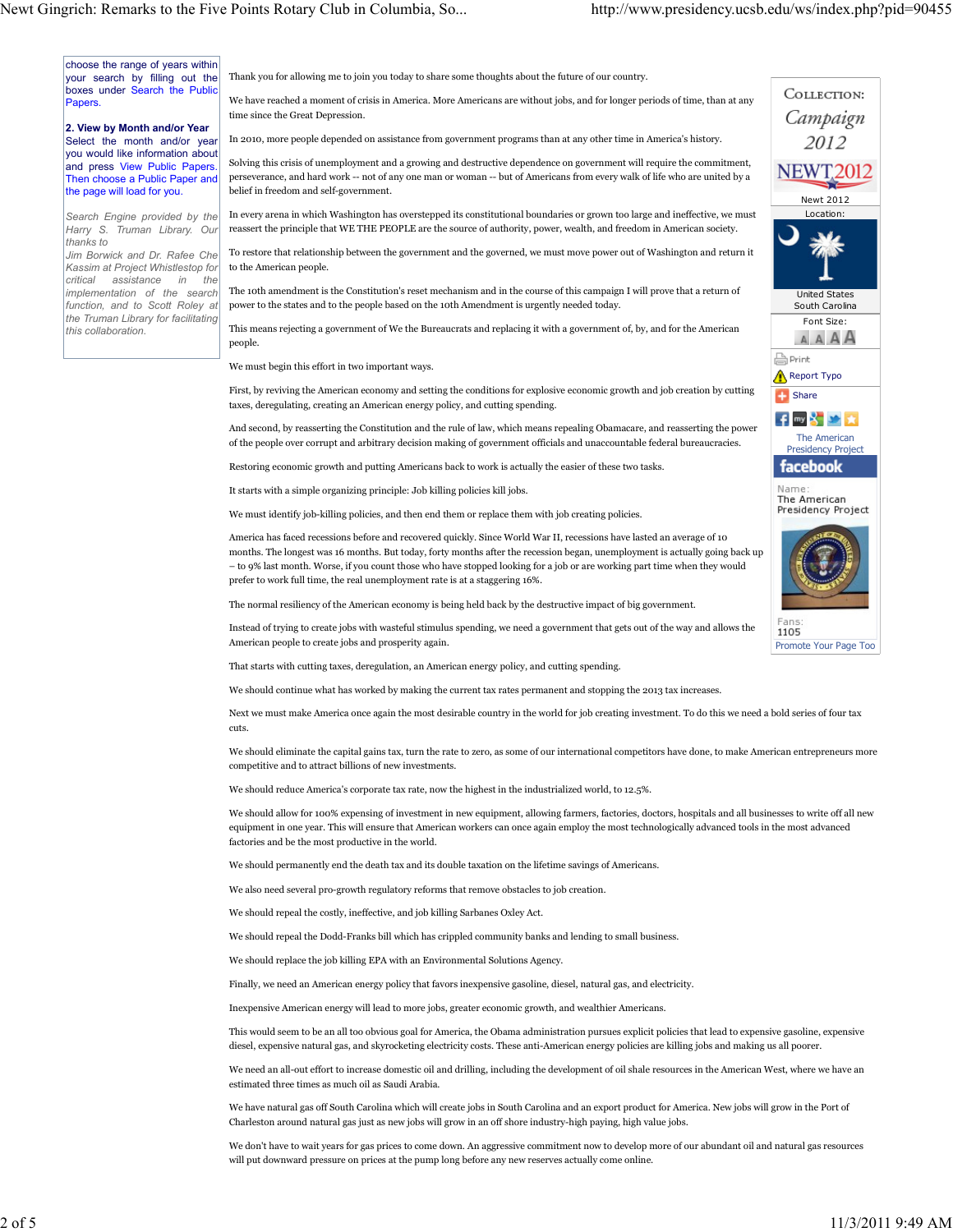That's not wishful thinking. That's called the law of supply and demand, which takes into account today what's going to happen in the future.

The combination of pro-growth tax reforms, controlled spending, a return to sound money and an American energy plan will move us toward a very dramatic job growth with low inflation, which is the best way to move towards a balanced budget—by getting people off of unemployment, off of Medicaid, off of food stamps, get them back into earning a living and paying taxes.

North Dakota has sliced income and corporate tax rates and has 3% unemployment. Texas in two of the last four years created more jobs than the other 49 states combined. There is a lesson here.

Low taxes, deregulation, an American energy policy, and being in favor of people who are entrepreneurs, who run small businesses, who go to work and create jobs will end the recession and create a boom in jobs.

Now as I said, creating jobs and growing the economy again is not the hard part. What I have shared with you is straight from the Reagan playbook and we know it works.

But what Reagan didn't have to confront, but we have to confront today – and more so the citizens of South Carolina -- is the systematic assault on the rule of law by this Administration.

There is to begin the blatantly unconstitutional and unprecedented expansion of federal power by Obamacare –with its so-called "individual mandate".

If the federal government can coerce individuals—by threat of fines—to buy health insurance, then there is no stopping the federal government from forcing Americans to buy any good or service. It would mean the end of limited government as envisioned by our founders.

That's why I have publicly supported the efforts of Attorney General Cuccinelli of Virginia in his lawsuit and the 26 attorneys-general throughout the country who have challenged the constitutionality of Obamacare, -- and why I will fight for the repeal of Obamacare until it is repealed in its entirety.

It is the unprecedented grant of over one thousand nine hundred discretionary powers to unelected bureaucrats in the Obamacare legislation that guarantees the rise in arbitrary and corrupted decision-making by the federal government.

Most of these discretionary powers are granted to the Secretary of Health and Human Services and her bureaucracy. The Obamacare law also creates 159 new boards, agencies and other government entities to administer health decisions that should be instead up to the individual in consultation with their doctor.

James Madison, in the Federalist Papers, underscored the importance of the rule of law, which he defined as government exercising its power in predictable and evenhanded ways, as a defense against tyranny.

It's worth recalling the grievances contained in The Declaration of Independence – the very grievances that fired the fury of American patriots and justified the American Revolution. The fact that the bulk of them -- -twenty-one out of twenty-seven -- concern violations of the rule of law shows that the Founders believe the rule of law to be indispensable to a just society.

The founding fathers would have immediately recognized the danger of so much arbitrary power invested in unelected bureaucrats, like we find in Obamacare.

Indeed, we are already seeing how the American belief in the rule of law is betrayed in the implementation of the president's new health care regime.

To date, the Obama Administration has issued over one thousand waivers to exempt companies and organizations from complying with the law's expensive mandates, including Big Labor and other powerful supporters of the Democratic Party.

Last week, a report showed nearly 20% of the latest round of waivers are in former House Speaker Nancy Pelosi's congressional district.

This process provides glaring proof of the corrupting nature of big government and why our Founders distrusted centralized power.

Here in South Carolina you are witnessing first hand and up close another glaring proof of the corrupting nature of big government and it ability to destroy jobs.

I'm speaking, of course, about the effort by the Obama administration's National Labor Relations Board to stop Boeing's Dreamliner plant from opening up in Charleston.

The facts are well known by everybody in South Carolina and are beginning to be known across America.

South Carolina is one of the twenty-two right-to-work states in America, where workers cannot be forced to join a union.

Washington state, where Boeing's main production plant is located, is a compulsory union state.

The NLRB's complaint, which was made on behalf of the machinists' union in Boeing's Washington production plant, comes a full seventeen months after the company announced their choice of Charleston.

Boeing has already begun construction of the new facility and has already created over 1000 jobs for South Carolina. In total, the plant is expected to create 8000 new jobs.

This illegal NLRB action puts all those jobs at risk.

Even Bill Gould, who was Chairman of NLRB under President Clinton, has denounced the attack on Boeing as "unprecedented."

If the Obama administration's hand-picked NLRB is successful in blocking the opening of the Boeing plant in South Carolina, it won't just be South Carolina that suffers.

Such a ruling would put tens of millions of future jobs in all 22 right-to-work states in jeopardy. It would make it effectively impossible for U.S. companies to choose to open new facilities in right-to-work states if they are currently located in a state that allows forced unionization.

In fact, a ruling against Boeing would put jobs at risk in all fifty states by increasing the flight of capital out of our country. Many companies, if they are prevented from investing in right to work states, will simply look overseas. It wouldn't save union jobs. It would simply prevent new jobs from being created here in America.

Faced with our current slow economic growth, we should be making it easier for companies and entrepreneurs to create jobs in the United States, not harder.

This complaint is all the more disturbing when you learn that it is being led by the NLRB's acting General Counsel, who has not yet received confirmation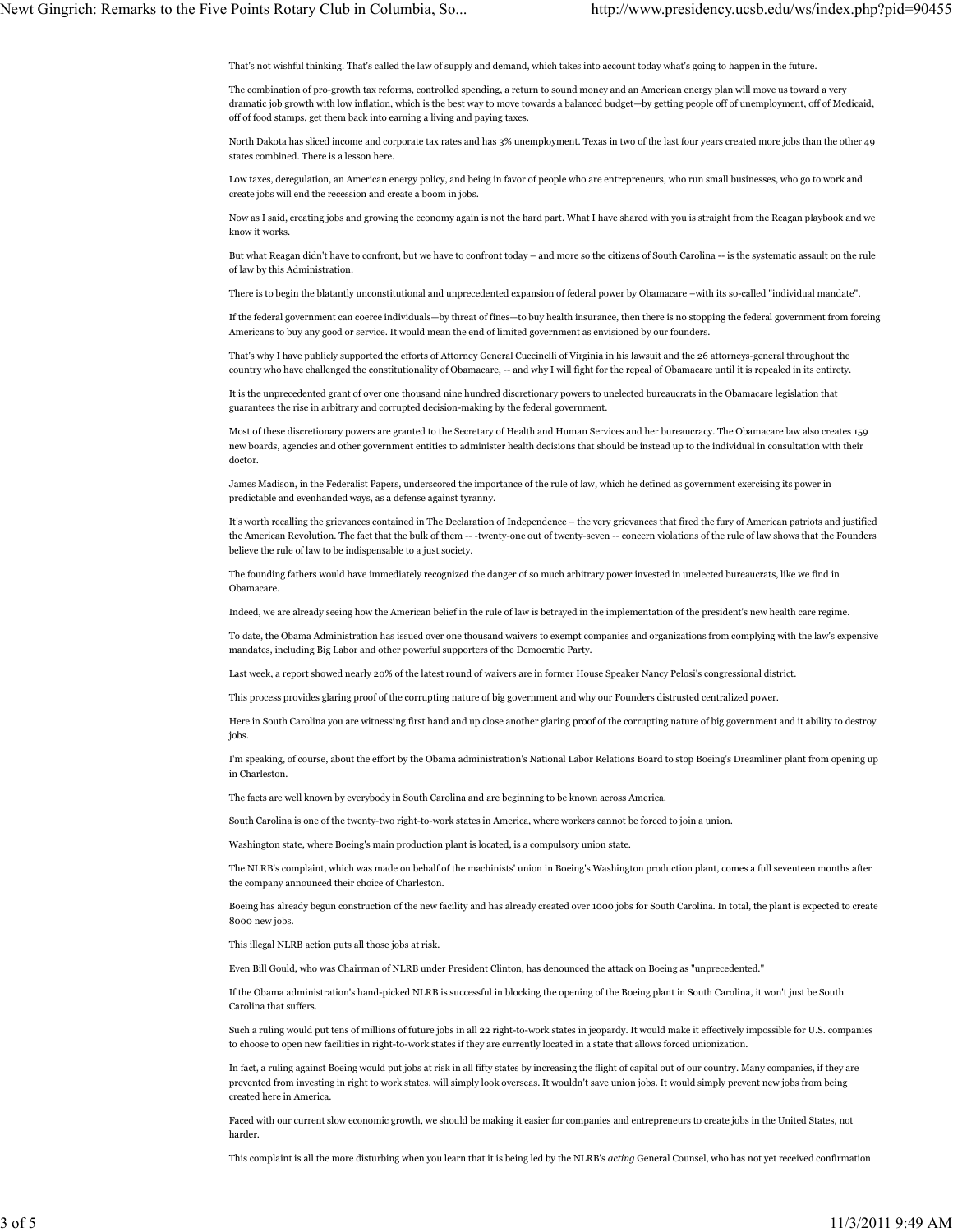from the Senate, and is only on the Board because of a recess appointment from President Obama.

The President also recently used a recess appointment to get Craig Becker on the Board. Becker is so radically anti-business he could not even get approved by a Democratic Senate. Becker has previously written that the federal government should be able to control where companies choose to direct their capital and resources to give unions an advantage in labor negotiations.

Obviously this bears directly on this case with Boeing. It is clear that President Obama is stacking the deck against South Carolina and other right to work states at the behest of his union allies.

Your Senator, Lindsey Graham, was exactly right when he characterized the NLRB's complaint as "one of the worst examples of unelected bureaucrats doing the bidding of special interest groups that I've ever seen."

This complaint is an explicit and devastating example of the Obama administration's reckless and dangerous use of the power of big government to reward its political backers.

It is a textbook case of the corrupting power of big government that the founding fathers warned against that erodes the rule of law.

But in a larger sense, the Obama administration's action against Boeing is even more audacious than the corrupting of our political institutions by big government.

We know from the 2010 census that the South led the nation for the first time in terms of population growth, adding 14.3 million people.

People are voting with their feet for better economic opportunities. And a large part of the reason for the better economic opportunities in the South is the right for workers not to be forced into a union if you don't want to be. It is the right to work.

And one of the most underreported stories of the large migration to the South has been the large number of African-American moving to the South in search of economic opportunity and a better quality of life.

The South is winning the future. The right to work states are winning the future. They have pursued the right policies and they are leading to the right results. There is no greater proof that these states are winning the future for their citizens than the willingness of millions of Americans to move to these states in search of a better future for themselves and their children.

Boeing's move to set up operations in South Carolina follows the same logic of moving to more promising opportunities.

And what the Obama administration is saying in response is that they are going to block economic progress and say no, while millions of Americans and thousands of companies are saying yes to a better life.

There is no clearer example of this administration's willful disdain for the consent of the governed.

The Republican House should cut off all funding for the NLRB until President Obama withdraws the nominations of Lafe Soloman and Craig Becker, and appoints replacements who pledge to uphold the rule of law instead of the rule of big labor.

The return to prosperity and the reestablishment of the proper constitutional balance between government and the governed will not be an easy task. But protecting our freedoms has never been easy.

The election of 2012 is the most important election of our lifetime.

Down the left hand road lies a Washington bureaucracy running our lives in a corrupt system defined by politicians.

Down our road lies the rebirth of freedom, the reassertion of the Constitution and the renewal of the American economy.

I am running for President to change Washington decisively, reinforce obedience to the Constitution and reestablish the core principles of the Declaration of Independence.

This campaign will require a team effort, with every American who believes as I do that the future of American liberty requires a recommitment to the timeless principles of our country's founding:

That every man, woman, and child is endowed by our Creator with certain unalienable rights.

That among these rights are the right to life, liberty and the pursuit of happiness.

And that government derives its only just authority from the consent of the governed: from We the People.

And since we truly believe that every American is endowed by our Creator with certain unalienable rights –– then we must be determined to go into our country's poorest communities, whether it is in the valley, the inner city, or poor, rural areas.

We must change the culture; we must change the bureaucracy; we must change the tax code; we must change the law, we must do whatever it takes to ensure that every American is truly capable of pursuing happiness, as they have been endowed by their Creator with that right.

And when we show that we are truly serious about all American citizens having the right to pursue happiness, we will create such an overwhelming majority, we will be able to offer our children and grandchildren a vastly better future than the bureaucratic welfare state of dependency, coercion, and ineffectiveness we face today.

Thank you.

Citation: Newt Gingrich: "Remarks to the Five Points Rotary Club in Columbia, South Carolina," May 27, 2011. Online by Gerhard Peters and John T. Woolley, The American Presidency Project. http://www.presidency.ucsb.edu/ws/?pid=90455.

Home Contact

© 1999-2011 - Gerhard Peters - The American Presidency Project